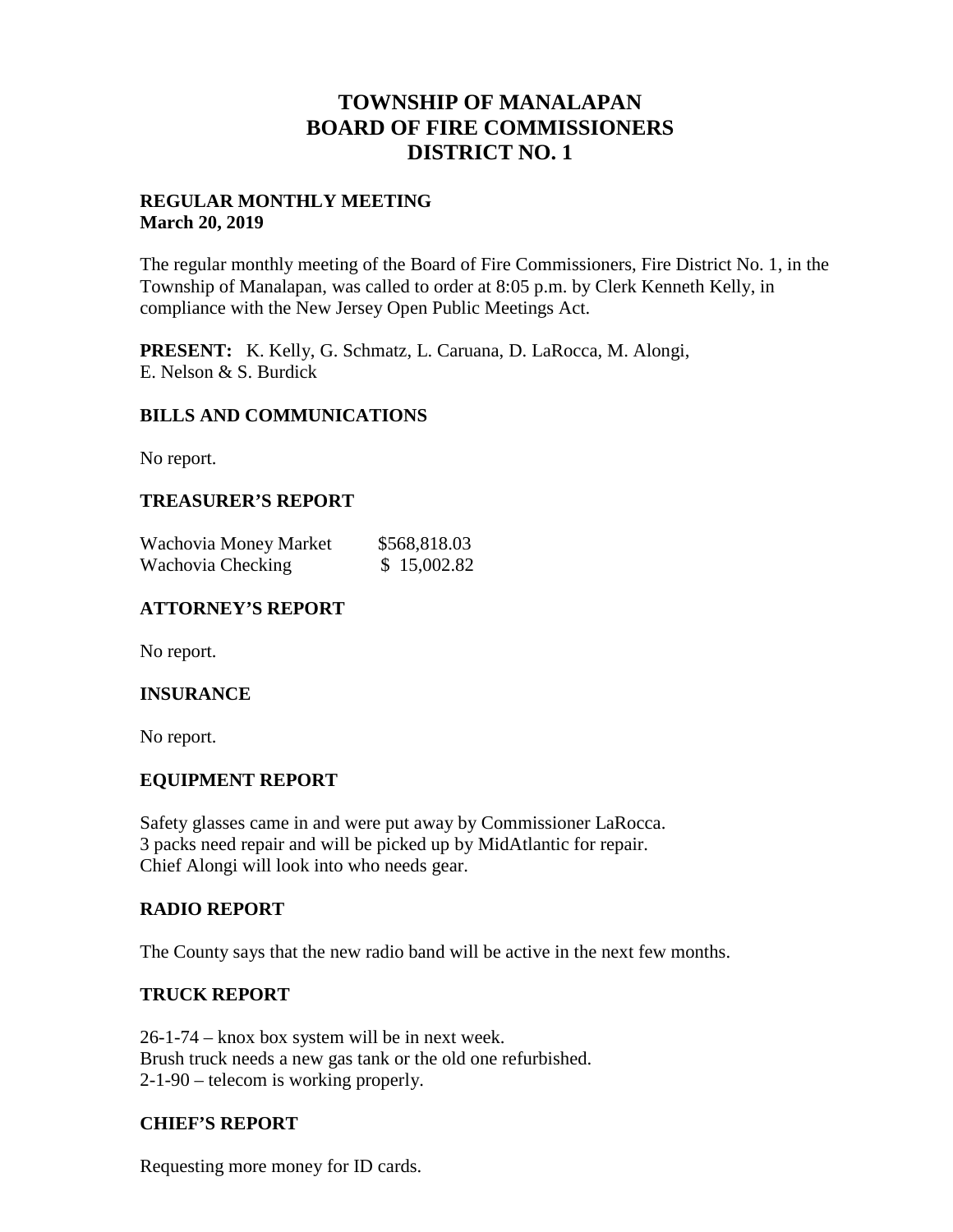Discussed Fire Rescue Int.; agreed with the officers coming to convention, but only three.

## **MEMBERSHIP REPORT**

Eric Nelson spoke to Greenberg to check on his status; waiting for update. His final medical exam in tomorrow.

## **ASSOCIATION REPORT**

Eric Nelson brought up proposals for the Main House and the Satellite. Discussed possible renovations of radio shack at the Main House.

#### **TRUSTEES' REPORT**

No report.

#### **OLD BUSINESS**

See attached.

#### **NEW BUSINESS**

Commissioner Kelly made a motion to pay all vouchers; this was seconded by Commissioner Caruana. All voted aye.

Discussed the invoices from Krohn Refrigeration. Eric Nelson will call them and get back to us.

Commissioner LaRocca made a motion for \$17,275 for Island Remodeling to make repairs at Main House (proposal attached); this was seconded by Commissioner Kelly. All voted aye.

Commissioner Schmatz made a motion for \$7,500 to have Longview Contracting, Inc. to repair/replace the doors at both houses (proposal attached); this was seconded by Commissioner Caruana. All voted aye.

Commissioner LaRocca made a motion not to exceed \$300 to purchase more ID cards; this was seconded by Commissioner Kelly. All voted aye.

Commissioner Schmatz made a motion not to exceed \$2,000 for airfare for the Fire Rescue Convention; this was seconded by Commissioner Caruana. All voted aye.

Meeting opened to the public at 9:00 p.m.

A motion was made by Commissioner Kelly to adjourn; it was seconded by Commissioner LaRocca and all voted aye.

Meeting adjourned at 9:05 p.m.

Respectfully submitted, Kenneth Kelly, Clerk